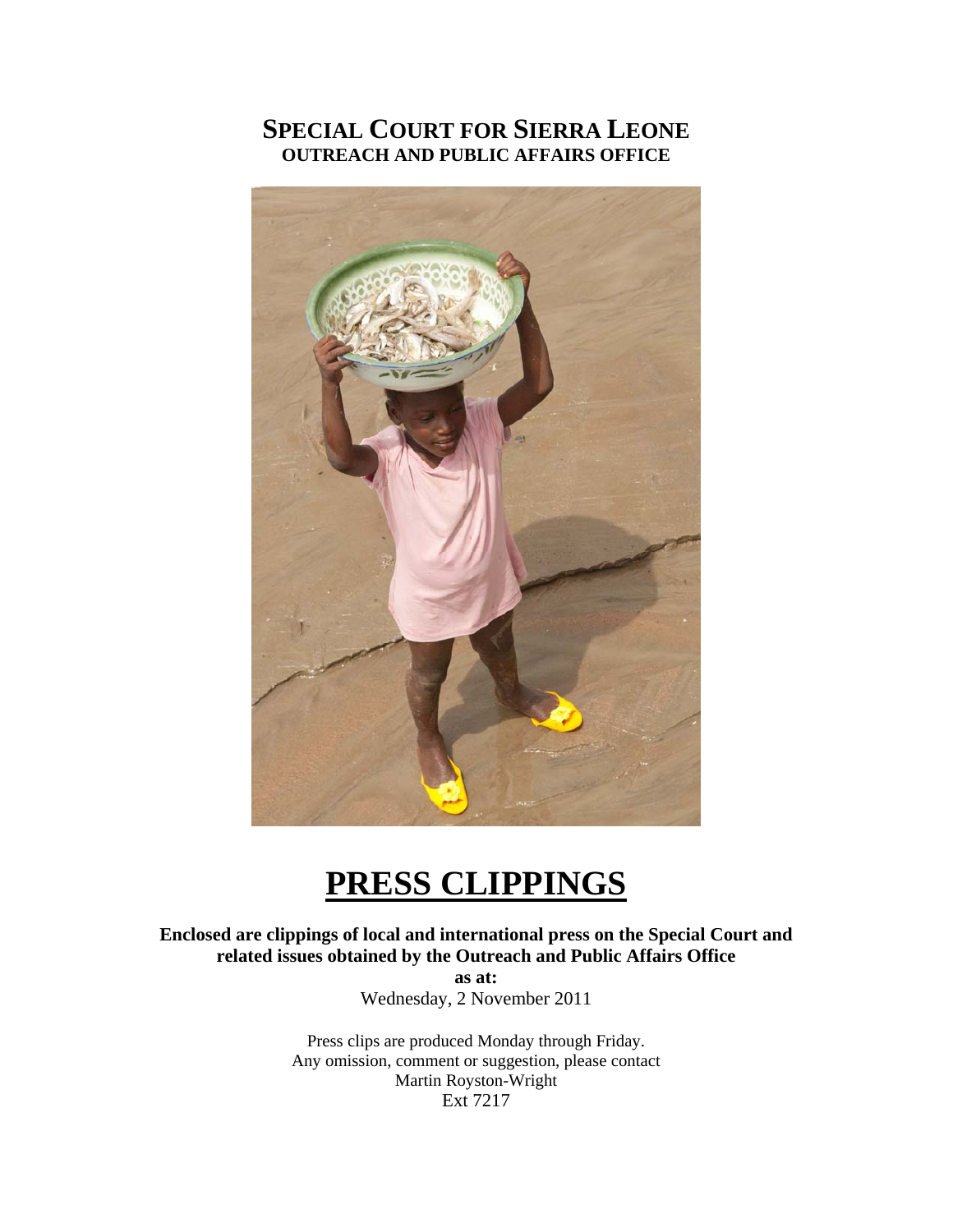| <b>Local News</b>                                                                   |           |
|-------------------------------------------------------------------------------------|-----------|
| Special Court Orders APC Govt. To Back Off / Awareness Times                        | Page 3    |
| <b>International News</b>                                                           |           |
| Tragedy Hits Taylor's Trial / The New Dawn                                          | Pages 4-5 |
| Al Qathafi son Seif says He is Innocent of War Crimes / Reuters                     | Pages 6-7 |
| Late UN Tribunal Judge Antonio Cassese Mourned by Fellow Jurists / UN News Centre   | Page 8    |
| Appeals Hearings for Two Genocide Convicts in Mid-December / Hirondelle News Agency | Page 9    |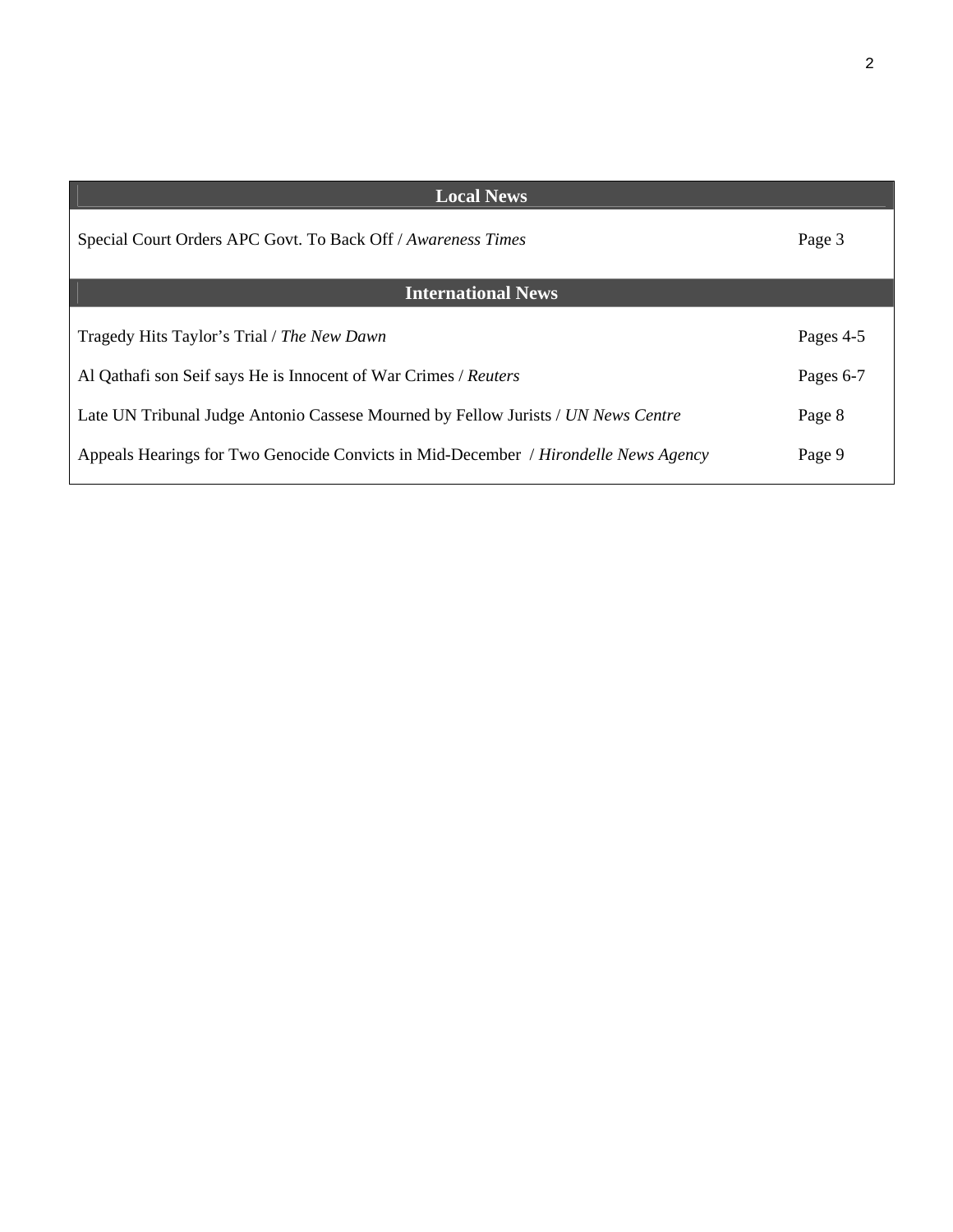#### Awareness Times Tuesday, 1 November 2011

# **Special Court Orders APC Govt to Back-Off**

**By Aruna Turay** The Special Court of Sierra Leone SCSL has ordered the government to back-off on the issue of the eight convicted prisoners charged with war crimes presently serving jail terms in Rwanda.

This was disclosed by the Minister of Information and Communications Alhaji Ibrahim Ben Kargbo in an exclusive interview with the Awareness Times yesterday Monday October 31, 2011. Minister I.B. Kargbo said the SCSL in a letter addressed to Sierra Leone's Attorney General and Minister of Justice Mr. Frank Kargbo, warned the Sierra Leone government not to interfere with the issue of the convicted prisoners.

Minister I.B. Kargbo's statement to this press came about after the families of the eight war crime prisoners called on the government and other stakeholders to help transfer the Sierra Leonean prisoners back home from Rwanda to serve their remaining jail terms here.

"The Special Court has cautioned the



Sierra Leone government that any attempt to interfere in this matter will amount to committing an offence. As a government our position on this matter is to adhere to the letter by the Special Court. We are refraining from any sort of interference until the Special Court thinks it otherwise to release them to Sierra Leone or not," Minister I.B. Kargbo noted.

He stated that his government

sympathises with both the prisoners and their relatives but has little or nothing to do on this matter. Minister I.B. Kargbo however used the forum to call on the relatives to continue to exercise patience as his government is still negotiating with the UN and the Special Court on the issue. On their part as an opposition, the Sierra Leone Peoples Party SLPP refused to comment on the issue on

the basis that they will have to meet as a party, dilate on the matter and come out with a comprehensive point of view. However, the National Publicity Secretary of the SLPP Honourable Musa Tamba Sam used this medium to call on the aggrieved relatives of the convicts to exercise patience for now.

The National Publicity Secretary of the United Democratic Alliance UDM Editayo George Temple said UDM as a party respects the rule of law and relies on the state institutions to interpret the laws of the land in the interest of state security. Mr. Temple emphasised that the UDM will ensure that the cries for mercy and an amicable settlement to the families' demands are adhered to. The families of the prisoners at the Mpanga Prison in the Rwandan capital Kigali have recently complained that they are not having easy access to their relatives as they found it very expensive and challenging to visit them in Rwanda where they are presently serving their jail terms.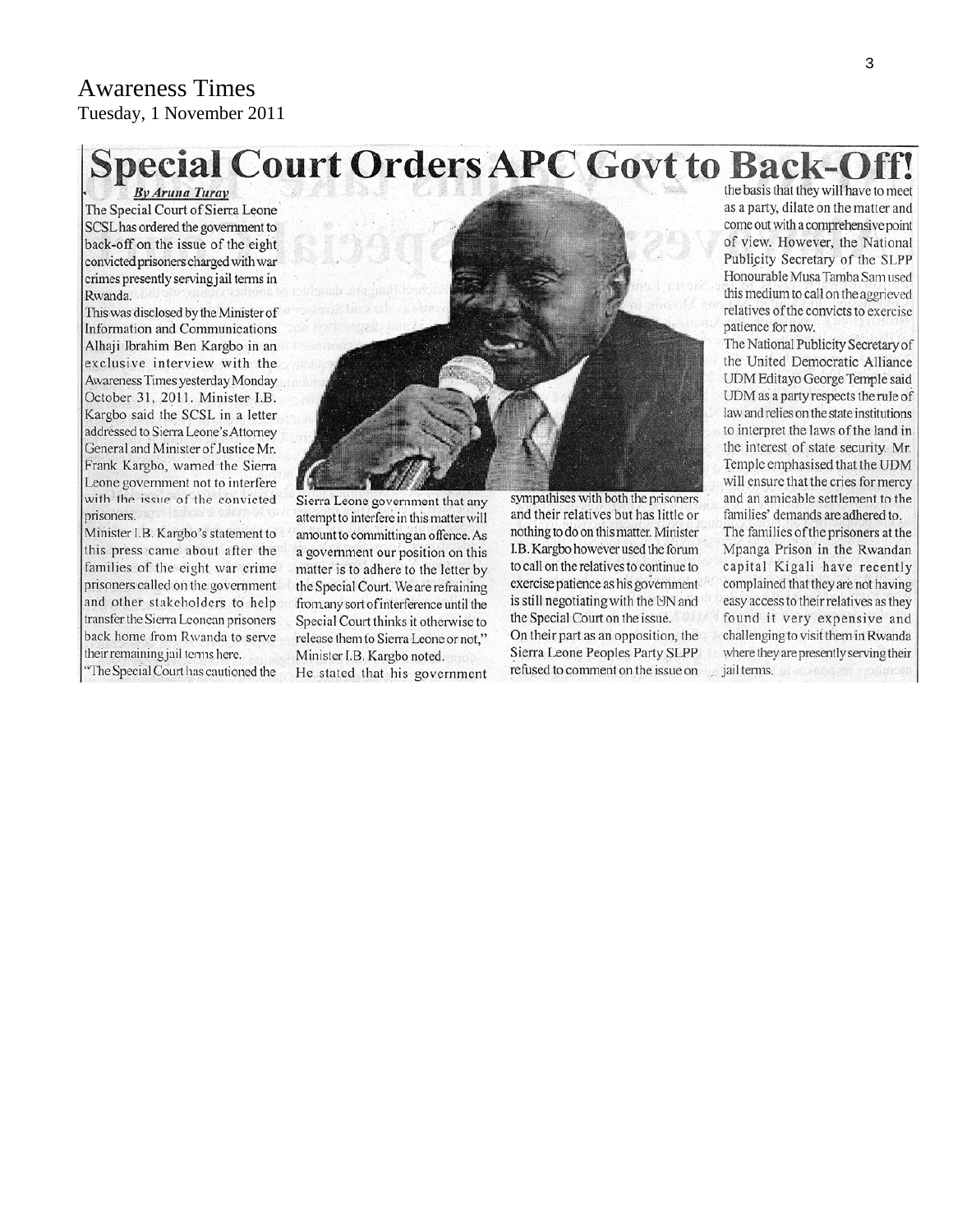#### The New Dawn (Liberia) Tuesday, 25 October 2011

#### **Tragedy Hits Taylor's Trial**

Othello B. Garblah



At the time Liberians and the world over are awaiting the verdict in the prolonged trial of ex-President Charles Taylor, a tragedy has hit the court as one of its instrumental jurists has been reported dead, the UN backed Special Court for Sierra Leone has announced.

Judge Antonio Cassese reportedly dies on Friday October 21, 2011, a statement issued by the Special Court's President Jon M. Kamanda said.

"We are saddened to learn of the death on F riday 21 October 2011, of Judge Antonio Cassese , an eminent international jurist and, until recently, President of the Special Tribunal for Lebanon," the statement said.

The Sierra Leone Special Court President listed among the many achievements in Judge

Cassese's distinguished career as his role as an Independent Expert charged with looking at the challenges faced by the Special Court.

In his December 2006 report, Judge Cassese was said to have raised for the first time, the importance of preparing a Completion Strategy, including a consideration of the Special Court's Legacy, and the need for a Residual Mechanism, something the court is expected to transition into.

The death of Judge Cassese comes amidst a reported delay in the Taylor's verdict since the trial came to an historic end in March this year.

This was after three-and-a-half years of trial, the Prosecution and Defense both addressed Trial Chamber II for the final time in March. The parties referred to the passion, intensity, and emotions that became hallmarks of this trial, but thanked everyone involved for their hard work and dedication over the years.

The judges have received all of the evidence tendered by the parties—amounting to testimony from 115 witnesses and 1097 exhibits. Having heard all of the parties' assertions and arguments about whether this evidence indicates Taylor's guilt or innocence, the judges had since retired to deliberate and come to a final judgment on whether Charles Taylor is guilty of eleven counts of war crimes, crimes against humanity and other serious violations of international law.

Verdict was expected in months or before the end of the year, but it has been 8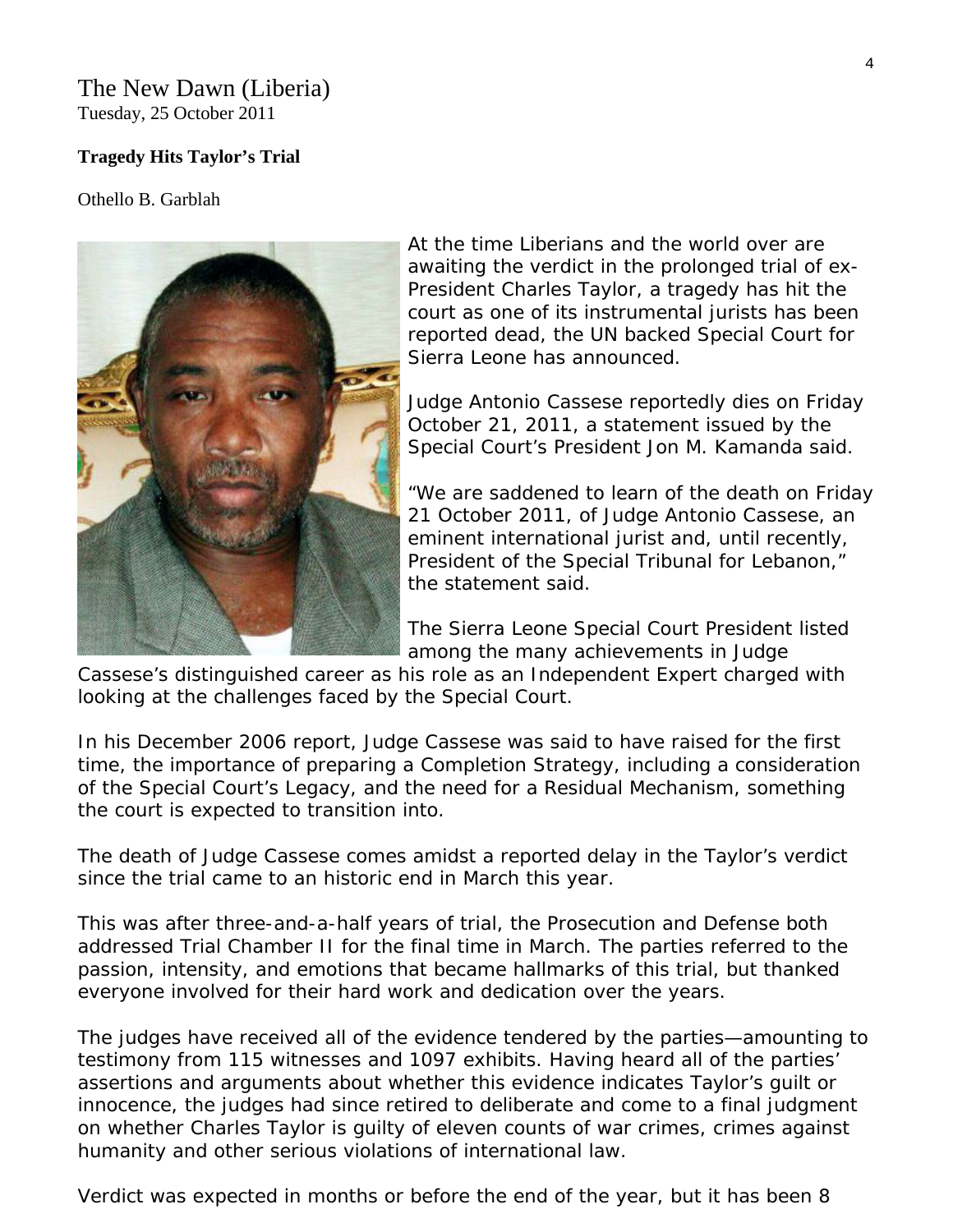months since and not a specific date has been given. Although unconfirmed reports say court officials are awaiting the end of polls here to proceed with the issuance of final verdict in the trial.

The opposition Congress for Democratic Change or CDC Winston Tubman told Congress for Democratic Change or CDC Standard Bearer Cllr. Winston Tubman told the British Independent Newspaper recently that under his Presidency, he would allow ex-President Charles Taylor back to Liberia, if not convicted by the UN-backed Special Court of Sierra Leone, a comment which have received sharp criticisms from two influential US Congressmen, who have warned that a return of Taylor to Liberia would have far-reaching consequences, including cutting support and seriously undermine relations between the United States and Liberia.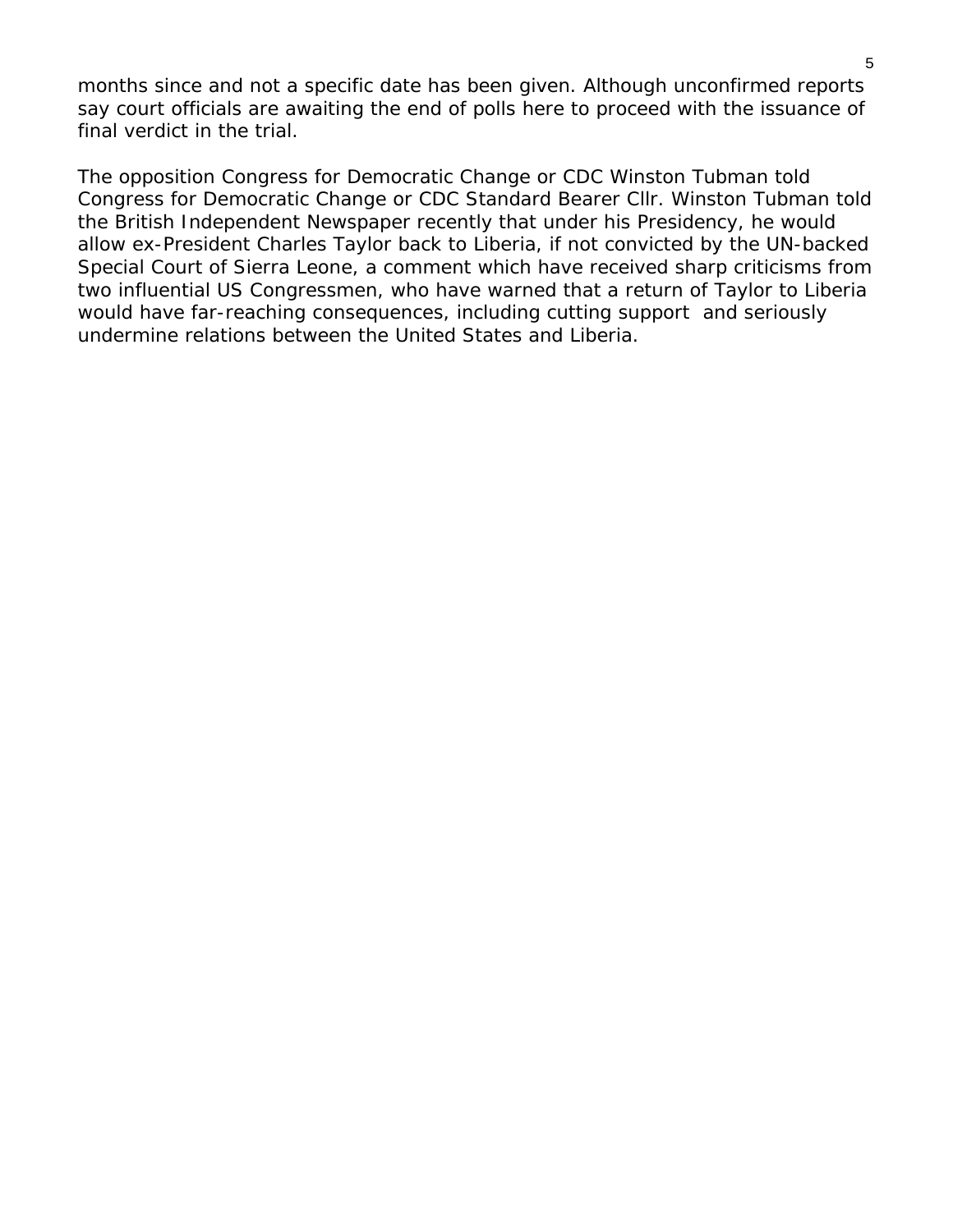Reuters Sunday, 30 October 2011

#### **Al Qathafi son Seif says he is innocent of war crimes**

(France 24/Reuters) - Seif Al -Islam Al Qathafi, the fugitive son of Libya's toppled late leader, told the International Criminal Court he is innocent of alleged crimes against humanity, the court prosecutor said on Saturday in the Chinese capital.

The court, based in The Hague, has said it made informal contact with Seif Al -Islam, the son of former Libyan leader Muammar Al Qathafi, and is seeking to arrest him and bring him to trial on the charges stemming from Libya's civil war.

The International Criminal Court Prosecutor Luis Moreno-Ocampo told Reuters the contacts were through intermediaries, and Seif Al -Islam maintained he is innocent and wants to understand what could happen to him if cleared of charges.

"There are some people connected with him that are in touch with people connected with us, so we have no direct relation; it's through intermediaries," Moreno-Ocampo said in a brief interview after arriving in Beijing, where he is attending a law conference.

"But we trust very much the person who is in touch for our side. He says he is innocent, he will prove he is innocent, and then he is interested in the consequence after that."

The ICC charged Muammar Al Qathafi, his son Seif Al -Islam and Libya's former intelligence chief Abdullah Al -Senoussi with crimes against humanity for the bombing and shooting of civilian protesters in February.

Seif Al -Islam fled Libya after forces loyal to Libya's new rulers captured and apparently killed his father outside his hometown of Sirte. Seif Al -Islam is believed to have escaped across Libya's southern border into Niger.

A senior military official of Libya's National Transitional Council, told Reuters this week that Seif Al - Islam and Senoussi wanted to surrender to the ICC in The Hague because they felt unsafe in Libya, Algeria or Niger.

Under a deal, Seif Al-Islam would be taken to **The Hague where the ICC shares a detention unit with the** UN Yugoslavia war crimes tribunal and the Special Court for Sierra Leone, which is trying the former Liberian president Charles Taylor.

But Seif Al -Islam was also concerned about what would happen even if he were found innocent, said Moreno-Ocampo.

"He said he is innocent and he will prove to the judges he is innocent, and then he is more concerned about what will happen after, if he is considered innocent by the court," said Moreno-Ocampo.

"So we explain to him the legal system, so we are making no deal, though we have a case against him," he added. "But we are explaining the legal system and his right to defend himself."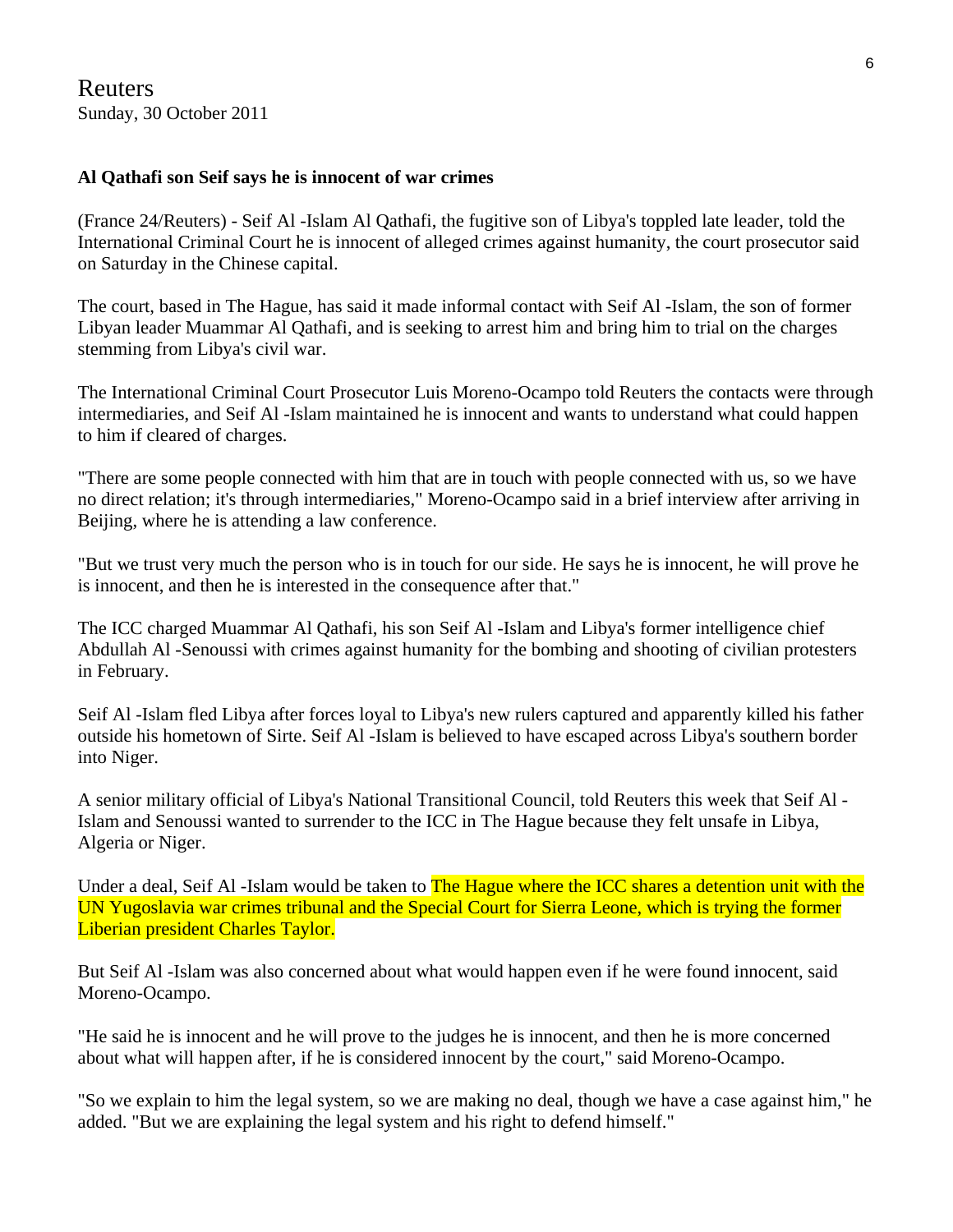The prosecutor confirmed that the court was worried that Seif Al -Islam could escape its reach by fleeing to another country through mercenaries. Intelligence reports suggested that the mercenaries could include South Africans, he said.

"We have some information that there is a mercenary group trying to help him to move to a different country, so we are trying to prevent this activity," said Moreno-Ocampo, adding that "we are also working with some states to see if we can disrupt this attempt.

He did not give details of those efforts.

"We know he has explored different options, and then for us we would like to help him surrender," he said of Seif Al -Islam.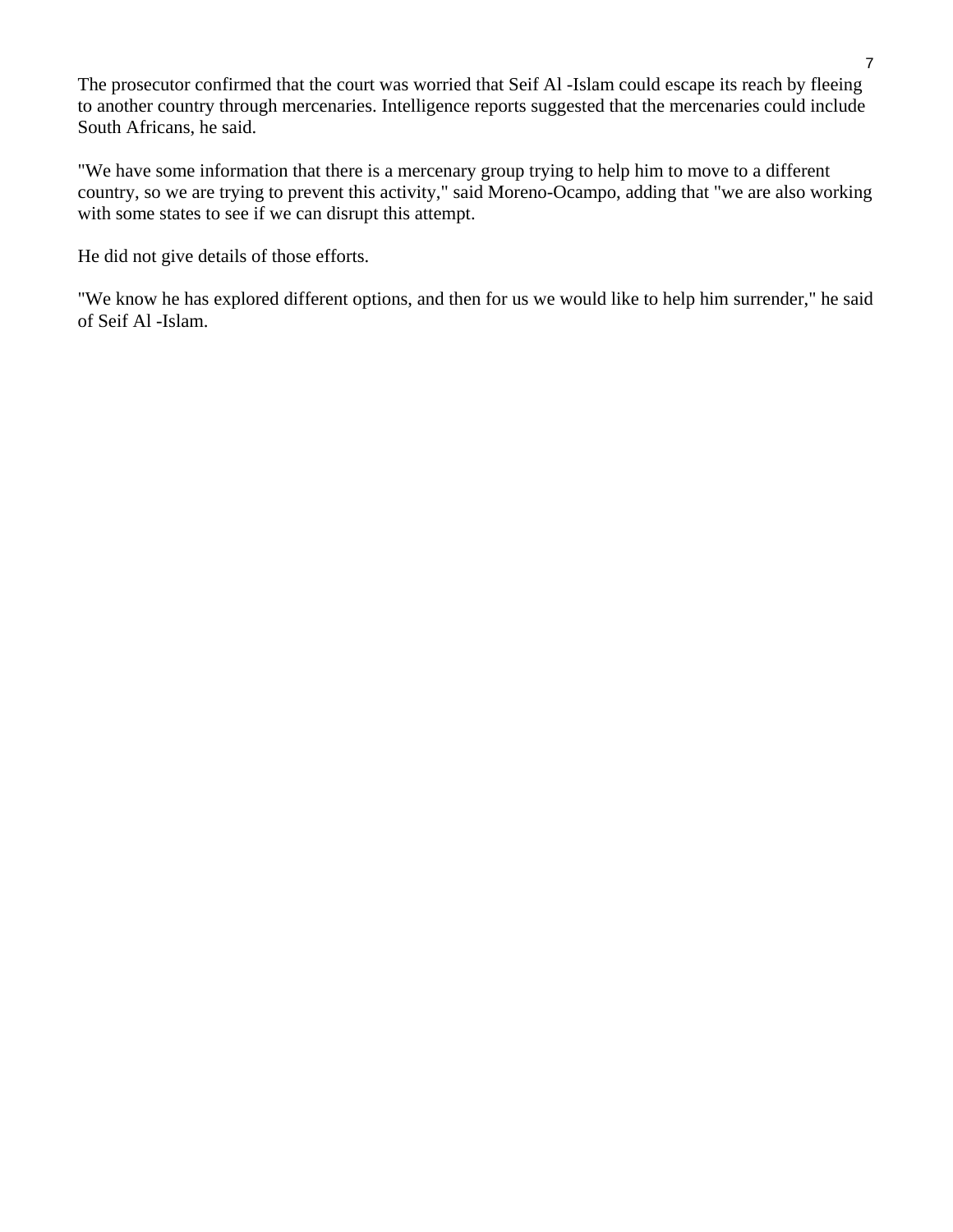### UN News Centre Monday, 24 October 2011

### **Late UN tribunal judge Antonio Cassese mourned by fellow jurists**



**International Criminal Court President Sang-Hyun Song** 

Tributes continued to flow in today for Judge Antonio Cassese, first president of both the United Nations war crimes tribunal for the Balkan wars of the 1990s and the UN-backed special court created to try the suspects in the murder of former Lebanese prime minister Rafiq Hariri.

Judge Cassese, who died on Friday, "has always been at the forefront of international criminal justice," International Criminal Court (ICC) President Sang-Hyun Song said in a statement. "All of us who work in the field of international criminal law shall remain greatly indebted to him."

The president of UN-backed Special Court for Sierra Leone (SCSL), Jon M. Kamanda, recalled Judge Cassese's work as an independent expert looking at the challenges faced by that court, including the need to prepare a completion strategy. "Other tribunals will also build on Judge Cassese's legacy as they too complete their work," he said.

On Saturday Secretary-General Ban Ki-moon praised the judge as "a giant of international law" and a loyal friend to the UN.